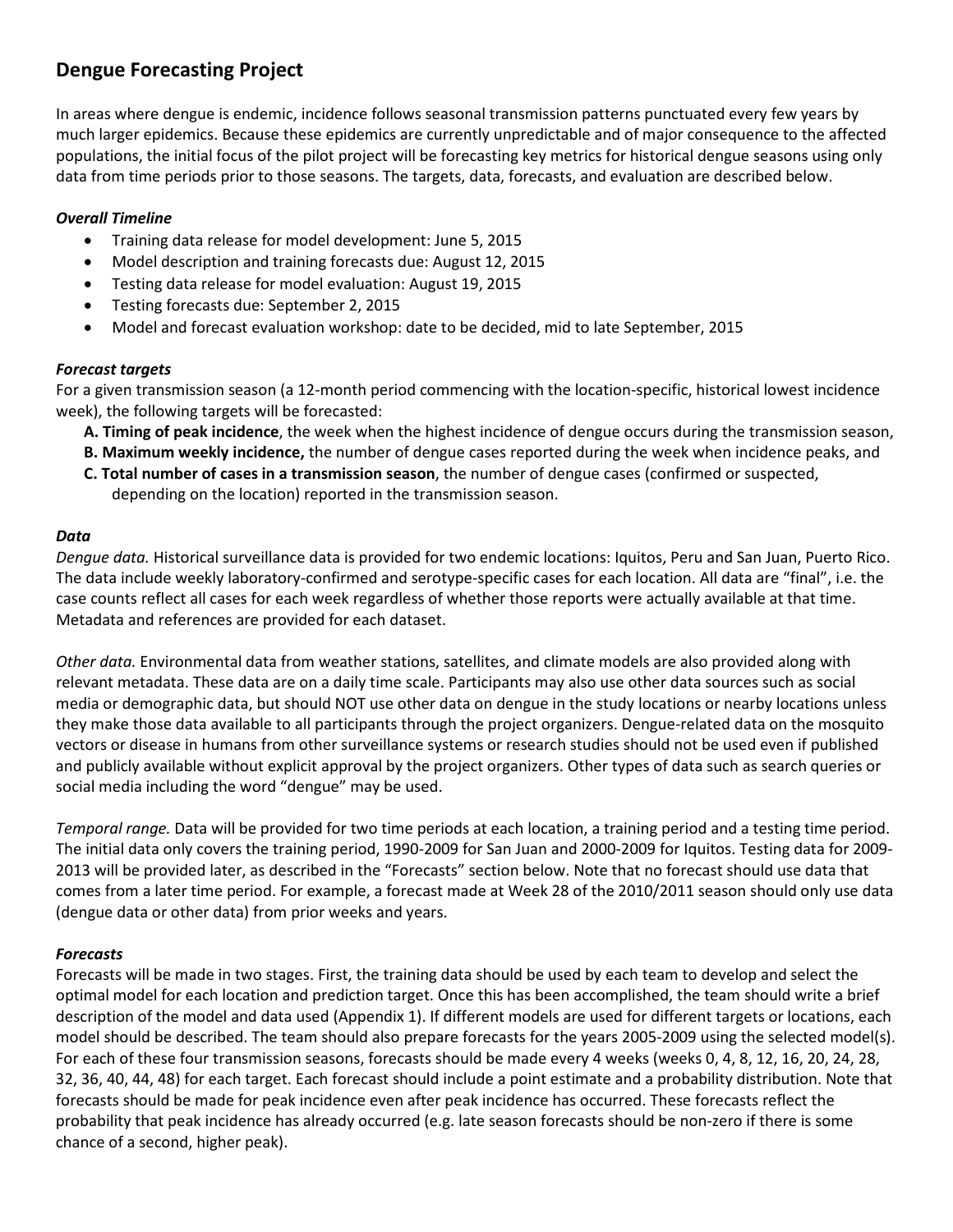One "csv" file should be prepared for each location and each target using the supplied templates (Appendix 2). The initial model description and forecasts should be submitted to predict@cdc.gov by August 12, 2015. These forecasts will be used to verify that the format is correct and to provide metrics on fit to the training data.

All teams with verified submissions by August 12, 2015, will receive the testing data by email in the same format as the training data on August 19, 2015. They will have two weeks to submit forecasts for the 2009-2013 testing period using the already selected model. These forecasts should use exactly the same model and same format as the first submission and must be submitted to predict@cdc.gov by September 2, 2015.

IMPORTANT NOTE: Much of the data for 2009-2013 is currently accessible to researchers; it is therefore contingent upon the researcher to NOT use these data for model development or evaluation. The data are supplied only for "future" forecasts within the testing period. For example, forecasts made for the 2011/2012 season at Week 4 may use data from any date up to Week 4 of the 2011/2012 season, but no data of any type from later dates. The historical data may be used to dynamically update coefficients or covariates, but there should be no structural changes to the model and no consideration of data from Week 5 of that season or later.

### *Evaluation*

Forecasts will be quantitatively evaluated for each target using two metrics. Point forecasts will be evaluated using relative Mean Absolute Error (relative MAE, Appendix 3) to assess performance relative to a seasonal autoregressive model and to other forecasts. The probability distributions will be evaluated using the logarithmic scoring rule (Appendix 3). For each target, relative MAE and the logarithmic score will be calculated across all seasons and forecast times (week of the season) as well as for specific seasons and forecast time to identify potential differences in model strengths. The primary comparisons will be made for the testing period (2009-2013), however forecasts will also be compared between the training and testing periods to assess how forecast accuracy changes when predicting on data that was excluded from the model development process. IMPORTANT NOTE: A different model may be employed for each target and location.

Of all teams completing the submission process within the specified time frame, up to six will be selected to give in depth presentations on their forecasting approaches at the September workshop. The selected teams will be those achieving the highest logarithmic score over forecasts at weeks 0 through 24 across all four testing seasons for each of the three targets in each of the two cities, i.e. there will be one model selected for each target and each city. An interagency panel will evaluate the submissions and select the presenters.

Following the workshop, the organizers will put together a manuscript to publish the evaluation results. All submitted forecasts will be included in the manuscript. All team leaders will be invited as authors. The metrics for all forecasts will be shared with all participants at the workshop for independent analysis. However, these data (data related to forecasts from other participants, not the participant's own forecasts) should not be used in publications until one year after the workshop or until there is a joint publication related to the workshop, whichever comes first. After this embargo, any participant can use these data as long as no identifiers are used. To include identifiers, permission must be obtained from each team leader.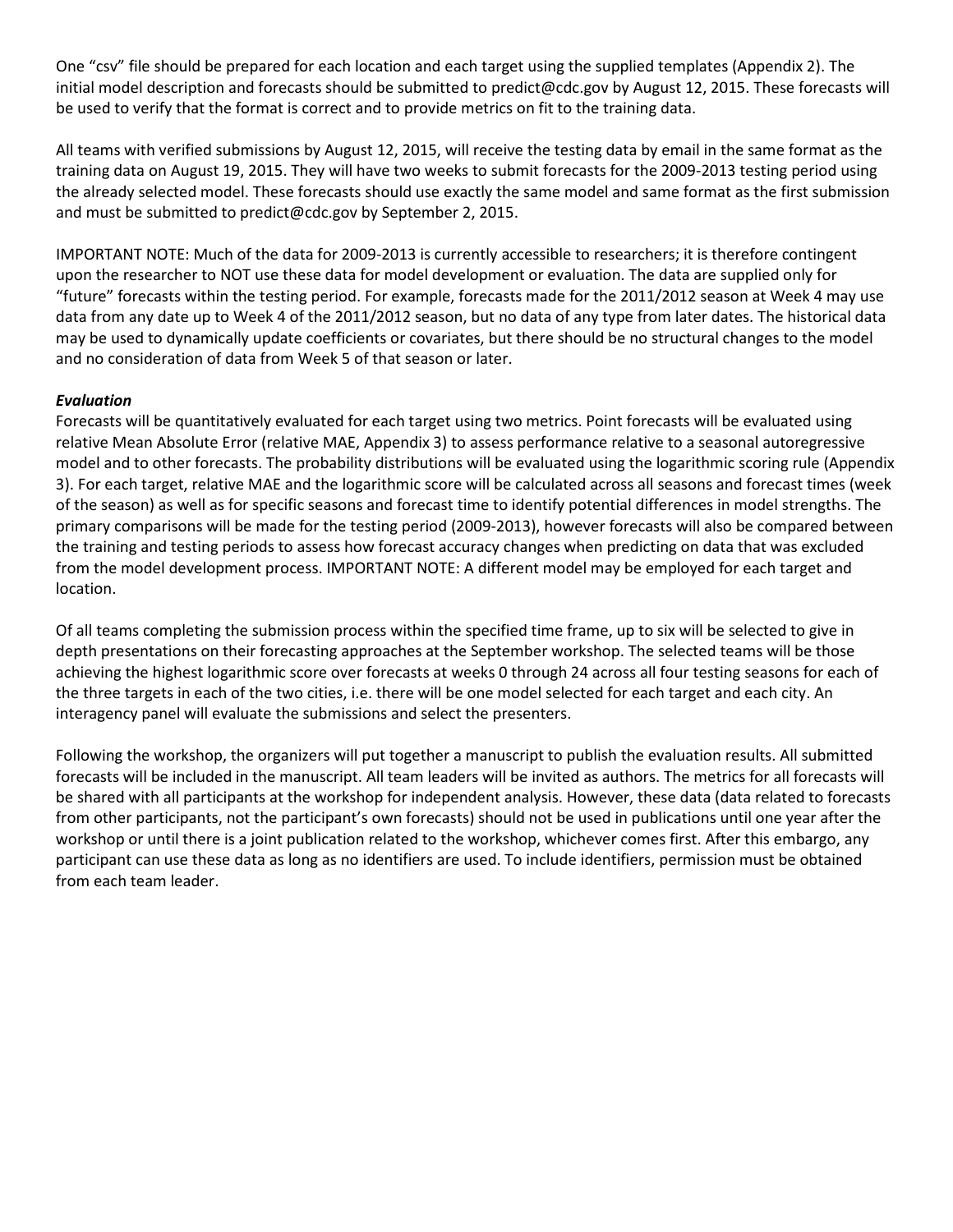# **Appendix 1 – Model description**

Once model development has been finished, each team should select their best model for future forecasts. Note again that there may be different models for different targets and locations, but only one for each target and location (though that may be an ensemble model). If different models are selected for different targets/locations, the description should include each of those models. The description should include the following components:

- 1. **Team name:** This should match the name used in the submission file names.
- 2. **Team members:** List every person involved with the forecasting effort and their institution. Include the email address of the team leader.
- 3. **Agreement:** Include the following statement: "By submitting these forecasts, I (we) indicate my (our) full and unconditional agreement to abide by the project's official rules and data use agreements."
- 4. **Model description:** Is the model mechanistic, statistical? Is it an instance of a known class of models? The description should include sufficient detail for another modeler to understand the approach being applied. It may include equations, but that is not necessary. If multiple models are used, describe each model and which target each model was used to predict.
- 5. **Variables:** What data is used in the model? Historical dengue data? Weather data? Other data? List every variable used and its temporal relationship to the forecast (e.g. lag or order of autocorrelation). If multiple models are used specify which variables enter into each model.
- 6. **Computational resources:** What programming languages/software tools were used to write and execute the forecasts?
- 7. **Publications:** Does the model derive directly from previously published work? If so please include references.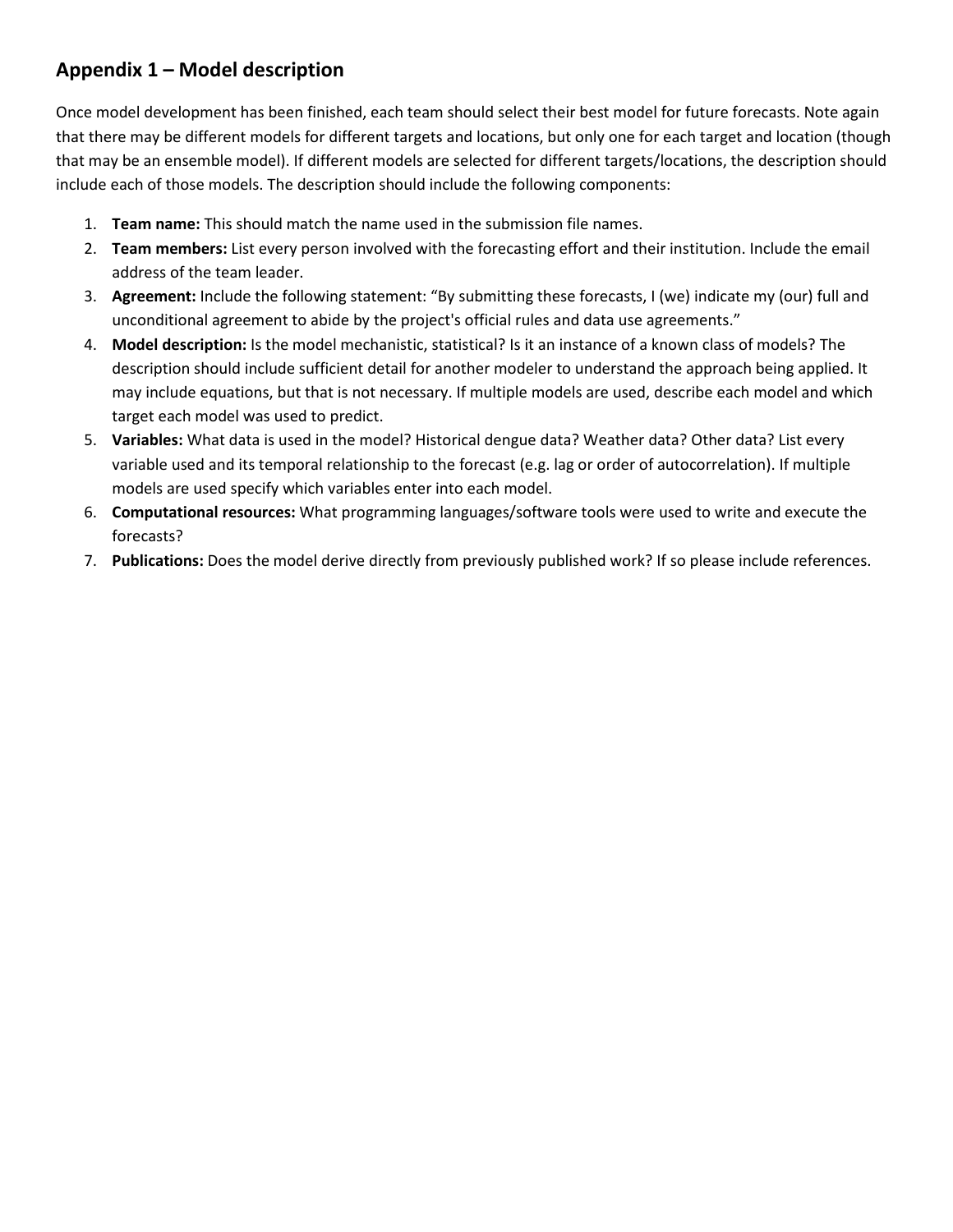### **Appendix 2 – Forecast format**

Forecasts should be submitted as separate csv files for each location and each forecasting target using the provided templates. The name convention for the files is [teamname] [target] [location] [dataset].csv. For example, Team A's forecasts for the week of peak incidence for San Juan in the training seasons should be submitted as "teama\_ peakweek\_sanjuan\_train.csv".

Templates are provided for each location and forecasting target. The header row in each of these indicates the transmission season for which the forecast should be made and the most recent data that may be used for the forecast. The format of the column names is "2009/2010\_wk4" where "2009/2010" indicates the dengue season over which the forecast should occur and "wk4" is the most recent data that may be used in that forecast. For example, a peak incidence forecast for "2009/2010\_wk4" would be the forecast for peak weekly incidence in the 2009/2010 season using only data available through Week 4 of the 2009/2010 season. Note that predictions at Week 0, cannot use any data from the target transmission season, only previous seasons.

The row names in each template indicate the prediction that should be made. "point" refers to a point prediction, i.e. the most likely outcome for the specific target. The units should be weeks for the week of peak incidence and cases for the peak weekly incidence and total incidence for the season. The following rows indicate a binned probability distribution for the target which may differ according to the target and the location. For peak week, these rows are "p(peak\_week=1)" through "p(peak\_week=52)". "p(peak\_week=1)" is the probability (between 0 and 1) that the peak occurs in the first week of the season.

For the peak weekly incidence and total incidence for the season, these probabilities are based on the distributions of cases observed in the each location and represent a range of numbers of cases. As an example, for peak weekly incidence in San Juan, " $p(0\leq p$ eak incidence $\leq 50$ " is the probability that maximum weekly number of cases observed during the season is less than 50 cases and "p(150<=peak incidence<200)" is the probability that the maximum is between 150 and 200 cases. For total incidence in the season, the probabilities are expressed as "p(5000<=season\_incidence<6000)". For the specific bins for each location, please see the templates themselves.

EXAMPLE: Each forecast is a column in a csv file that uses a specific set of data and makes a point and probability distribution forecast for a specific target in a specific season. For total seasonal incidence in San Juan in 2010/2011, a prediction may be made at Week 8 of the season. It may use any data from Week 8 of the 2010/2011 and data from any earlier week. An example is shown below. The forecast consists of a point forecast (6,291 cases) and a probability distribution which sums to 1.0. Not that there is a probability assigned to each outcome, even if that probability is zero.

|                                     | <br>2010/2011_wk8 |  |
|-------------------------------------|-------------------|--|
| point                               | 6291              |  |
| p(0 <= season_incidence < 1000)     | 0.0               |  |
| p(1000 <= season_incidence < 2000)  | 0.0               |  |
| p(2000 <= season_incidence < 3000)  | 0.0               |  |
| p(3000 <= season_incidence < 4000)  | 0.0               |  |
| p(4000 <= season_incidence < 5000)  | 0.007             |  |
| p(5000 <= season_incidence < 6000)  | 0.27              |  |
| p(6000 <= season_incidence < 7000)  | 0.638             |  |
| p(7000 <= season incidence < 8000)  | 0.085             |  |
| p(8000 <= season_incidence < 9000)  | 0.0               |  |
| p(9000 <= season_incidence < 10000) | 0.0               |  |
| p(10000 <= season_incidence)        | 0.0               |  |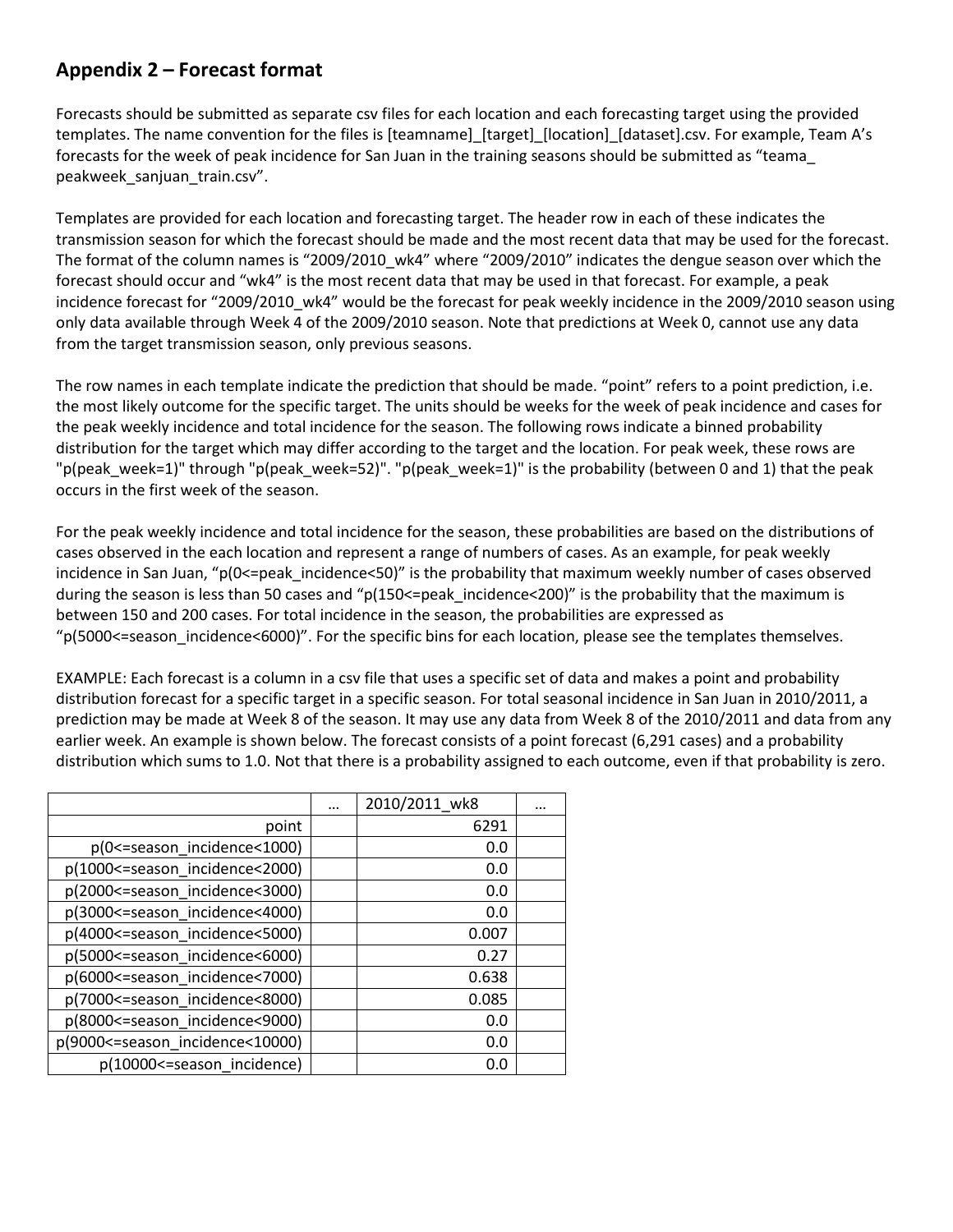### **Appendix 3 – Evaluation metrics**

### **Relative Mean Absolute Error (relative MAE)**

Mean absolute error (MAE) is the mean absolute difference between predictions  $\hat{y}$  and observations  $y$  over  $n$  data points:

$$
MAE = \frac{1}{n} \sum_{i=1}^{n} \left| \hat{y}_i - y_i \right|.
$$

Relative MAE for models A and B is:

$$
reluMAE_{A,B} = \frac{MAE_A}{MAE_B}.
$$

An important feature of this metric is that it can be interpreted directly in terms of accuracy of predictions. For example, a relative MAE(A,B) = 0.8 indicates that, on average, predictions from model A were 20% closer to the observed values than those from model B. Additionally, comparing multiple candidate models to a common baseline model with relative MAE allows for the assessment of the relative accuracy of the candidate models. For example, the relative MAE for model A versus the baseline model can be divided by the relative MAE for model B versus the baseline, resulting in the relative MAE for model A versus model B.

### References:

Hyndman RJ and AB Koehler. (2006) Another look at measures of forecast accuracy. International Journal of Forecasting. 22(4):679-688. Available at: http://www.buseco.monash.edu.au/ebs/pubs/wpapers/2005/wp13-05.pdf

Reich NG, J Lessler, K Sakrejda, SA Lauer, S Iamsirithaworn, and DAT Cummings. (2015) Case studies in evaluating time series prediction models using the relative mean absolute error. Available at: http://works.bepress.com/nicholas\_reich/11

#### **Logarithmic Score**

The logarithmic score is a proper scoring rule based on a binned probability distribution of the prediction,**p** . The score is the log of the probability assigned to the observed outcome, *i* :

 $S(\mathbf{p}, i) = \log(p_i)$ .

For example, a single prediction for the peak week includes probabilities for each week (1-52) in the season. The probability assigned to a week when the peak is unlikely would be low, near to zero, while the probability assigned to the forecast peak week is the highest. The total of these probabilities across all weeks must equal 1, i.e.:

$$
\sum_{i=1}^{52} p_i = 1
$$

If the observed peak week is week 30 and  $p_{30} = 0.15$ , the score for this prediction is  $log(0.15)$ , or approximately -1.9.

Note that the logarithmic score is based on a *probabilistic estimate* – a complete probability distribution over all possible outcomes. This is desirable because it requires the forecaster to consider the entire range of possible outcomes, and to estimate the likelihood if each one of them. Two forecasters may agree on which outcome is the most likely, and